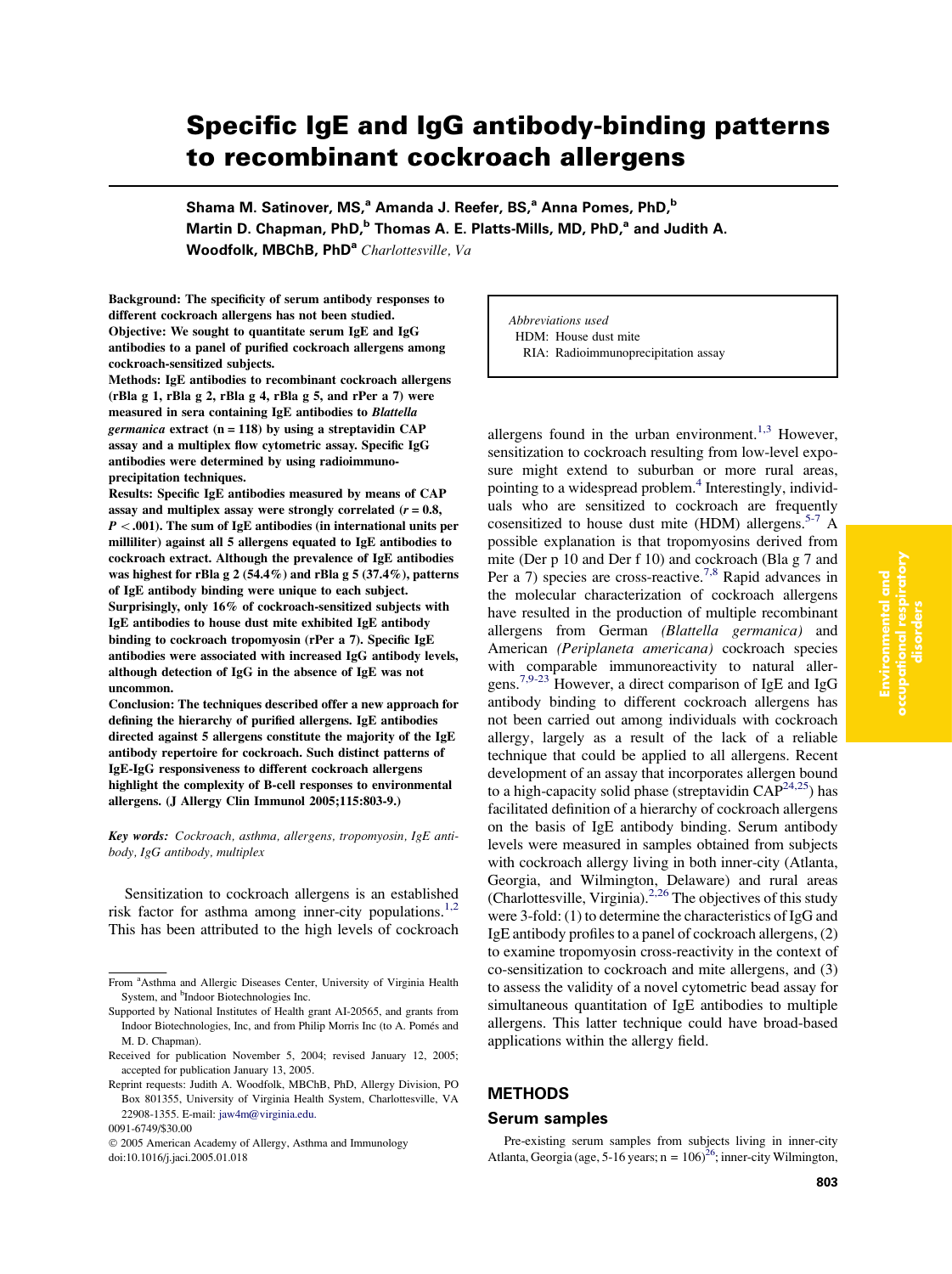Delaware (age, 15-55 years;  $n = 127$  $n = 127$  $n = 127$ )<sup>2</sup>; and Charlottesville, Virginia (age 18-75 years;  $n = 143$ ) were screened for IgE antibodies to B germanica extract by means of CAP assay. Detailed serologic studies were carried out on 118 sera with measurable IgE antibodies, and 70% of these sera were from asthmatic subjects. Sera with no measurable IgE antibodies to  $B$  germanica (n = 15) provided negative controls for IgE and IgG antibody assays. Studies were approved by the University of Virginia Human Investigation Committee.

#### Cockroach and dust mite allergens

Recombinant allergens from German cockroach were produced in Pichia pastoris (Bla g 1, Bla g 2, and Bla g 4) or Escherichia coli (Bla g 5) (all from Indoor Biotechnologies, Inc, Charlottesville, Va).<sup>[9-11,14,22,23](#page-5-0)</sup> Tropomyosins derived from American cockroach (Per a 7, a generous gift of Dr Karla Arruda<sup>7</sup>) and dust mite (Der p 10, a generous gift of Dr Wayne Thomas<sup>27</sup>) were produced in E coli.

# Measurement of serum IgG and IgE antibodies to cockroach and HDM allergens

Total IgE and IgE antibodies to extracts of B germanica, Dermatophagoides pteronyssinus, and Dermatophagoides farinae were measured by means of CAP assay (Pharmacia Biotech, Uppsala, Sweden). IgG antibodies to rBla g 1, rBla g 4, rBla g 5, rPer a 7, and rDer p 10 were measured by means of antigen-binding radio-immunoprecipitation assay (RIA).<sup>[28](#page-6-0)</sup> Briefly, serum samples were diluted 1:12.5 and 1:50 and incubated with iodine 125–labeled allergen (approximately 100,000 cpm added). Immune complexes were precipitated with anti-human IgG (Strategic Biosolutions, Ramona, Calif), and precipitates were washed and counted in a gamma counter. For each allergen, IgG antibodies were quantitated by using standard curves established with pooled sera from patients with cockroach allergy who exhibited the highest IgG antibody binding (in counts per minute). Each control curve was arbitrarily assigned to contain 2000 U of allergen-specific IgG antibody/mL. Assay cutoff points were 40 U/mL (rBla g 1), 90 U/mL (rBla g 4), 25 U/mL (rBla g 5), and 10 U/mL (rPer a 7 and rDer p 10). The streptavidin CAP assay was used to quantitate specific IgE antibodies to rBla g 1, rBla g 2, rBla g 4, rBla g 5, rPer a 7, and rDer p  $10.^{24,25}$  $10.^{24,25}$  $10.^{24,25}$ Briefly, antigens were biotin labeled, diluted at 1:8 (rBla g 1, rBla g 2, rBla g 4, and rBla g 5) or 1:15 (rPer a 7 and rDer p 10), and applied to streptavidin CAPs (Pharmacia Biotech). The quantity of allergen bound to each CAP was estimated to be 6.25 µg for rBla g 1, rBla g 2, rBla g 4, and rBla g 5 and 3.33  $\mu$ g for rPer a 7 and rDer p 10. Sera were incubated with allergen-bound streptavidin CAPs at room temperature (30 minutes), and CAPS were washed. CAPs were then incubated with  $\beta$ -galactosidase-labeled rabbit anti-IgE antibody for 2.5 hours and developed by washing and addition of 0.01% 4-methylumbellifery-b-D-galactoside. IgE antibodies were detected by using a Fluorocount 96 fluorometer (Pharmacia CAP system).

## Suspension array assay for measurement of cockroach-specific IgE antibodies

Coupling of allergens to microspheres. IgE antibodies to rBla g 1, rBla g 2, rBla g 4, and rBla g 5 were assayed in parallel by using the Bio-Plex System (BioRad, Hercules, Calif). Methods were carried out with reagents and buffers supplied by the manufacturer (BioRad)[.29-31](#page-6-0) Fluorescent microspheres (bead sets 24, 28, 42, and 46;  $1.25 \times 10^6$  each) were washed in PBS, pH 7.2, containing 0.05% Tween-20, and washing was carried out between each step of the allergen-coupling procedure. Beads were resuspended in 100  $\mu$ L of Bead Activation Buffer and mixed with 0.5 mg of N-hydroxysulfosuccinimide (Sulfo-NHS), followed by 0.5 mg of 1-ethyl-3-(3 dimethylaminopropyl)-carbodiimide-HCl (Sigma-Aldrich, St Louis,

Mo) for 20 minutes at room temperature in the dark. Each bead set was coupled to a single allergen (10  $\mu$ g of rBla g 1 and rBla g 2 and 5  $\mu$ g of rBla g 4 and r Bla g 5) in 500  $\mu$ L of PBS at room temperature for 2 hours. Beads were then blocked with 250  $\mu$ L of Blocking Buffer for 30 minutes before resuspending in 150 mL of Storage Buffer, counting with a hemocytometer, and storing at  $4^{\circ}$ C.

Suspension array assay. Assays were performed in a Bio-Plex 96 well assay plate. All incubations were carried out at room temperature in the dark, and washing was incorporated between addition of each reagent to the wells. Briefly, a mixture of allergen-coupled beads was dispensed at  $4\times 10^4$  beads per well. After removal of Storage Buffer by means of filtration with a vacuum manifold (Millipore, Watford, United Kingdom), beads were washed, and 50  $\mu$ L of diluted serum was added to each well (1:4 and 1:20 in Human Diluent [BioRad]). Wells were then incubated with  $25 \mu L$  of biotinylated goat antihuman IgE  $(2 \mu g/mL)$  for 30 minutes, followed by phycoerythrincoupled streptavidin (50  $\mu$ L for 10 minutes). Fluorescence was detected after resuspending beads in  $125 \mu L$  of Assay Buffer (BioRad) by using the Bio-Plex System. Values were interpolated from a standard curve established with a serum pool derived from individuals with cockroach allergy with high titers of IgE antibodies to rBla g 1, rBla g 2, rBla g 4, and rBla g 5 measured by means of streptavidin CAP assay. This standard serum was arbitrarily assigned to contain 400 U/mL specific IgE antibodies to each cockroach allergen tested. The limit of detection of each assay was obtained by using a value corresponding to the mean  $+ 2$  SDs for 6 blank wells.

#### Statistical analysis

The nonparametric Mann-Whitney  $U$  test was used for comparisons of IgE and IgG antibody titers. The relationship between variables was analyzed by using the Spearman rank correlation. All statistical tests were 2-tailed, and  $P$  values of less than  $.05$  were considered statistically significant. Data were analyzed with SPSS for Windows (version 10.0, SPSS Inc, Chicago, Ill).

#### RESULTS

## Bla g 2 and Bla g 5 dominate the IgE antibody response to cockroach

IgE antibodies to rBla g 1, rBla g 2, rBla g 4, and rBla g 5 were assayed in 118 sera from cockroach-sensitized subjects (mean IgE antibody to *B germanica* extract, 5.15 IU/mL; range, 0.37-97.1 IU/mL). Because tropomyosins from different cockroach species exhibit high amino acid sequence identity (>95%), rPer a 7 was also included ([Table I\)](#page-2-0).<sup>7,9-21</sup> Previously, measurement of specific IgE antibodies to Bla g 2 by means of RIA was hindered by an inability to label this molecule with iodine 125. Given that titers of IgE antibodies to other cockroach allergens measured by means of RIA and streptavidin CAP assay were strongly correlated in initial studies ( $r > 0.8$ ,  $P <$ .001), subsequent experiments used the streptavidin CAP assay for assessing patterns of IgE antibody responsiveness to all 5 cockroach allergens. The prevalence of IgE antibodies was highest for rBla g 2 (54.4%), rBla g 5 (37.4%), and rBla g 1 (26.1%) and lowest for rBla g 4  $(17.4\%)$  and rPer a 7  $(12.7\%)$ . Among sera with high IgE to cockroach extract (3.5-100 IU/mL), the prevalence of IgE antibodies to rBla g 2 and rBla g 5 was 71.4% and 57.8%, respectively. Mean IgE antibody titers were highest for rBla g 5 (7.61 IU/mL) and lowest for rBla g 1 (2.24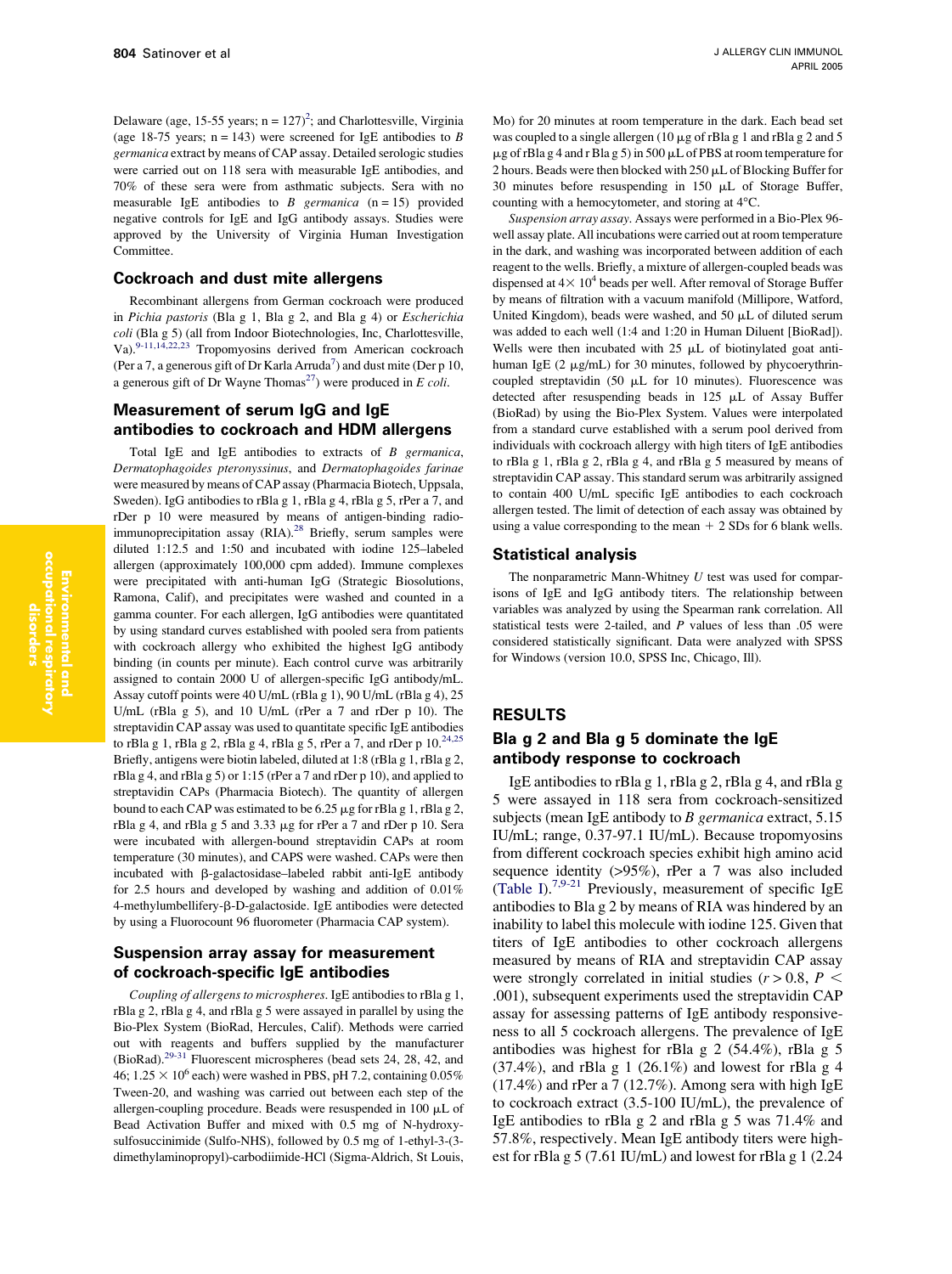| <b>Species</b>                | Allergen* | Sequence homology<br>or obsolete name | MW (kd)       | Sequence<br>derivation | Gene expression<br>system  | Reference                                               |
|-------------------------------|-----------|---------------------------------------|---------------|------------------------|----------------------------|---------------------------------------------------------|
| <b>Blattella</b><br>germanica | Bla $g_1$ | Bla g Bd90k                           | 90 (Variable) | cDNA                   | Pichia pastoris            | Helm et al $^{13}$ and<br>Pomes et al <sup>14</sup>     |
|                               | Bla $g2$  | Aspartic protease                     | 36            | cDNA                   | P pastoris                 | Arruda et al <sup>9</sup>                               |
|                               | Bla $g4$  | Calycin                               | 21            | cDNA                   | P pastoris                 | Arruda et al <sup>10</sup>                              |
|                               | Bla $g5$  | Glutathione S-transferase             | 22            | cDNA                   | Escherichia coli           | Arruda et al <sup>11</sup>                              |
|                               | Bla $g6$  | Troponin C                            | 27            | cDNA                   | P pastoris                 | Arruda et al <sup>12</sup>                              |
|                               | Bla $g2$  | Tropomyosin                           | 42            | cDNA                   | E coli                     | Jeong et al $^{19}$                                     |
| Periplaneta<br>americana      | Per a 1   | $Cr-PII$                              | 26            | cDNA                   | E coli.<br>mammalian cells | Wu et al, $15$ Melen et al, $18$<br>and Wu et $al^{20}$ |
|                               | Per a 3   | $Cr-PI$                               | 47-80         | cDNA                   | E coli                     | Wu et al <sup>16</sup> and Wu et al <sup>21</sup>       |
|                               | Per a 7   | Tropomyosin                           | 37            | cDNA                   | E coli                     | Santos et al' and<br>Asturias et al <sup>17</sup>       |

#### <span id="page-2-0"></span>TABLE I. Cockroach allergens

MW, Molecular weight.

\*Allergens shown in bold were analyzed in the present study.

IU/mL,  $P = .002$ , Fig 1). No specific IgE antibody was detected in sera without IgE antibodies to  $B$  germanica extract. Analysis of the relationship between IgE antibodies to cockroach extract and specific IgE showed a correlation for rBla g 2 and rBla g 5 only ( $r = 0.56$  and  $r = 0.68$ , respectively;  $P \le .01$ ). Adding the titers of specific IgE antibodies for all 5 allergens strengthened the correlation with IgE antibodies to cockroach extract  $(r = 0.77, P < .001)$  and yielded titers of IgE antibodies equivalent to those for cockroach extract ([Fig 2](#page-3-0)). The sum of specific IgE antibodies was not related to total IgE  $(r = 0.16, P = .187)$ , and IgE antibody levels to cockroach extract were only weakly correlated with total IgE  $(r = 0.36, P < .001).$ 

## Unique serum IgE antibody profiles to cockroach allergens are a feature of cockroach sensitization

Measurement of IgE antibodies to all 5 cockroach allergens was carried out on 114 samples with IgE antibodies to cockroach extract. Forty-two (36%) sera showed no IgE antibody binding to any allergen, and 75% of these sera had low IgE (0.35-3.49 IU/mL, equivalent to CAP classes I and II). By contrast, all sera (except one) with IgE antibody levels to cockroach extract of greater than 10 IU/mL (32%) had specific IgE antibodies ([Fig 2\)](#page-3-0). Mono-sensitization was common (17.5%), with rBla g 2 (9%) and rBla g 5 (6%) accounting for the majority of cases. Only 4% of sera had IgE antibodies to all 5 allergens tested. The pattern of IgE antibody responsiveness was unique to each subject, irrespective of geographic region. However, the prevalence of IgE antibodies to rBla g 1 and rPer a 7 was significantly decreased in sera from Wilmington compared with that from other regions ( $P <$ .05). Levels of specific IgE antibodies to cockroach allergens measured simultaneously by means of cytometric bead assay and individually by means of streptavidin CAP assay were highly correlated for samples with IgE



FIG 1. Titers of specific IgE antibodies to purified recombinant cockroach allergens in samples with IgE antibodies to B germanica extract. Horizontal bars represent geometric means for sera with measurable specific IgE levels, and dotted line represents the limit of detection of the assay.

antibodies detected by using both methods ( $r > 0.83$ ,  $P <$ .001,  $n = 114$ ). Detection of IgE antibodies with streptavidin CAP assay but not with bead assay or vice versa was restricted to samples with IgE antibody levels close to the limit of detection for each assay [\(Fig 3](#page-3-0), A). The allergenspecific IgE antibody profiles obtained by means of cytometric bead assay paralleled those obtained by means of streptavidin CAP assay (Fig  $3, B$ ).

## Specific IgE antibodies to cockroach allergens are associated with high-titer IgG antibodies

Specific IgG antibodies to rBla g 1, rBla g 4, rBla g 5, and rPer a 7 were measured by means of antigen-binding RIA. Among sera with measurable specific IgE antibody levels, titers of IgE and IgG antibodies were strongly correlated for rBla g 1 and rBla g 5 only  $(r = 0.65$  and  $r = 0.69$ , respectively;  $P < .001$ ; [Fig 4](#page-4-0), A, and data not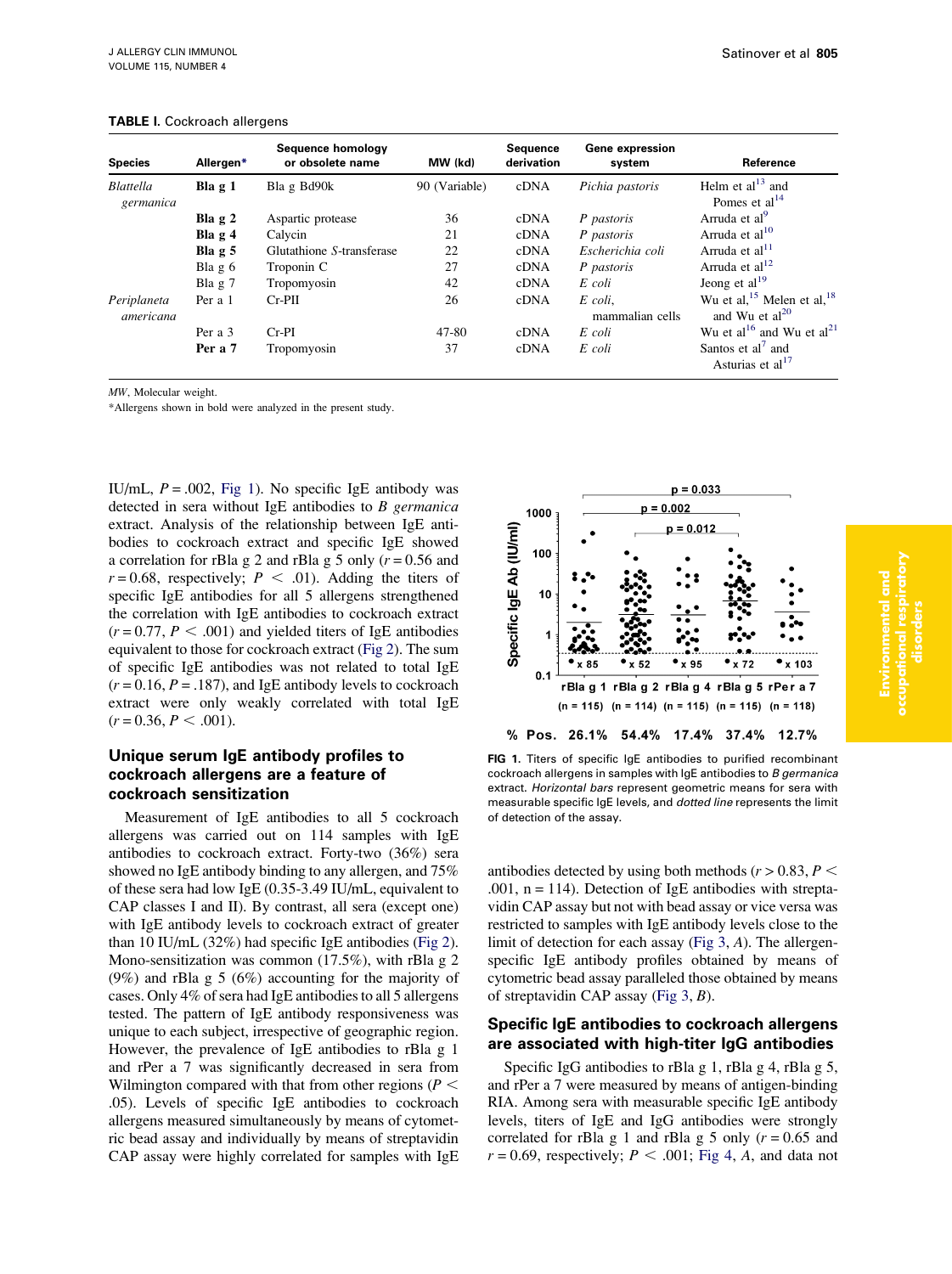<span id="page-3-0"></span>

FIG 2. The relationship between IgE antibody titers to cockroach (CR) extract and the sum of cockroach-specific IgE antibodies. A line passing through the point of origin and a line corresponding to 10 IU/mL IgE antibody are shown in bold. Dotted lines represent the limit of detection of the assay.

shown). Moreover, levels of IgG antibodies were significantly increased among subjects with specific IgE antibodies compared with those without IgE antibodies for rBla g 4 (median, 150 vs 90 U/mL), rBla g 5 (median, 454 vs 25 U/mL), and rPer a 7 (median, 305 vs 72.5 U/mL;  $P \le$ .001; [Fig 4,](#page-4-0) B). The presence of IgE antibodies without IgG antibodies varied considerably for different allergens among cockroach-sensitized subjects (ranging from 0% for rPer a 7 to 45% for rBla g 1). Similarly, the presence of IgG antibodies without specific IgE antibodies was also highly variable (13% for rBla g 5 vs > 95% for rPer a 7; [Fig](#page-4-0) [4](#page-4-0), B).

## Co-sensitization to cockroach and mite and relation to tropomyosin cross-reactivity

A high prevalence of IgE antibodies to D farinae (90/ 118 [76.3%]) or D pteronyssinus (93/118 [78.8%]) was identified among sera with IgE antibodies to  $B$  germanica extract. Among subjects with high-titer (>3.5 IU/mL,  $n = 67$ ) versus low-titer (0.35-3.49 IU/mL,  $n = 51$ ) IgE antibodies to cockroach, there was no difference in the prevalence of IgE antibodies to D farinae (79.1% vs 72.6%) or D pteronyssinus (76.1% vs 82.4%) nor in the mean titer of IgE antibodies to D farinae (21.6 vs 33.6 IU/ mL) or *D* pteronyssinus (29.7 vs 25.5 IU/mL,  $P > .4$ ). As expected, levels of IgE antibodies to D farinae and D pteronyssinus were strongly correlated  $(r = 0.97,$  $P < .001$ ). By contrast, there was no quantitative correlation between IgE antibodies to cockroach extract and to either species of dust mite ( $r < 0.03$ ,  $P > .05$ ). Cross-reactivity of cockroach (rPer a 7) and HDM (rDer p 10) tropomyosins was confirmed in IgE antibody inhibition assays (data not shown). However, only 15 (16%) of 93 sera with IgE antibodies to either species of dust mite had specific IgE antibodies to rPer a 7. Levels of both specific IgE antibodies ( $r = 0.90$ ,  $P < .001$ ) and specific IgG antibodies ( $r = 0.46$ ,  $P < .001$ ) were strongly correlated for rPer a 7 and rDer p 10 [\(Fig 5\)](#page-4-0).



FIG 3. Comparison of streptavidin CAP assay and cytometric bead assay for quantitating cockroach-specific IgE antibodies. A, Coefficient values are shown for all data points, excluding doublenegatives (regular font), and for double-positive data points (italics). B, Serum IgE antibody profiles of 7 representative sera. Bead assay values are arbitrary units above background.

#### **DISCUSSION**

Our findings yield insight into cockroach allergens which are relevant to the generation of IgE and IgG antibody responses and the development of asthma among cockroach-sensitized subjects. Analysis of the sum of specific IgE antibodies indicated that antibodies directed against 5 allergens constituted the majority of the IgE antibody repertoire for cockroach. Dominance of IgE antibody responses to cockroach by Bla g 2 and Bla g 5 is consistent with reports of these proteins as major aller-gens.<sup>[9,11,12](#page-5-0)</sup> Indeed, the majority of sera with high IgE levels to cockroach extract (3.5-100 IU/mL) exhibited IgE antibody binding to one or both of these allergens. The prevalence of IgE antibody binding to rBla g 2 and rBla g 5 was lower among low-IgE sera (33% for rBla g 2 and 12% for rBla g 5). One possible interpretation of this is that IgE antibodies to cockroach extract in low-IgE samples (ie, IgE antibody of  $\leq$ 3.5 IU/mL) reflect cross-reactivity with non-cockroach allergens, such as those derived from HDMs; however, the lack of a difference in the prevalence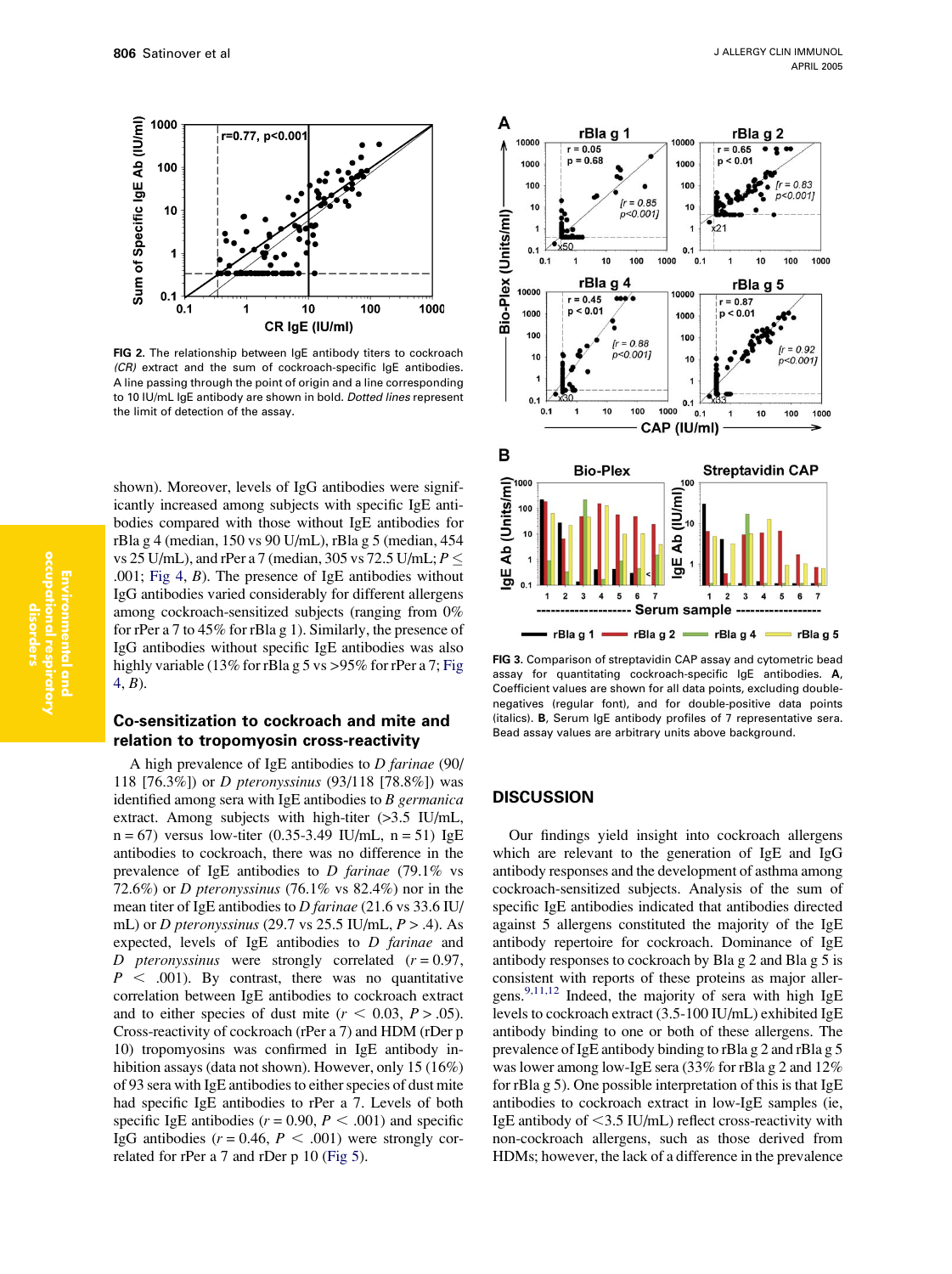<span id="page-4-0"></span>

FIG 4. Relationship between specific IgE and IgG antibodies to cockroach allergens. Analysis of sera with specific IgE antibodies to rBla g 1 and rBla g 5 (A) and with IgE antibodies to cockroach extract (B) is shown. In Fig 4, B, dotted line represents the limit of detection of the assay, and horizontal bars represent median values for sera with (red) and without (black) specific IgE antibodies.  $*P \leq .001$  for IgG antibody titers among IgE-positive versus IgE-negative sera.

of sensitization to HDM allergens in low-IgE versus high-IgE sera coupled with a failure for tropomyosin crossreactivity to segregate with low IgE to cockroach refutes this theory. Cross-reactivity with other muscle-associated allergens, such as mite-derived paramyosins, cannot be definitively excluded.<sup>[32](#page-6-0)</sup> However, we argue that low IgE to cockroach reflects sensitization to minor cockroach allergens, which remain to be identified. Consistent with this, 36% of sera with IgE antibodies to cockroach extract had no detectable IgE antibodies to any of the purified allergens tested, and the majority of these sera had IgE antibody levels to cockroach of less than 3.5 IU/mL.

The strong correlation between specific IgE antibody titers detected by using the streptavidin CAP and multiplex assays provided evidence of assay specificity. For rBla g 4 and rBla g 5, several sera exhibited IgE antibody binding with the multiplex assay but not with the streptavidin CAP assay, and this was restricted to sera with low specific IgE levels  $(\leq 10 \text{ U/mL}, \text{Fig 3})$ . Thus sensitivity of the multiplex assay might be increased relative to that of other assay techniques, similar to previous reports.<sup>[29,30](#page-6-0)</sup> In a small number of samples



FIG 5. Tropomyosin cross-reactivity among sera with IgE antibodies to B germanica. Correlation between IgE and IgG antibody titers to dust mite (rDer p 10) and American cockroach (rPer a 7) tropomyosins are shown. Dotted lines represent the limit of detection of the assay.

(approximately 9%), low-titer IgE antibodies to rBla g 1 or rBla g 2 were detected by using one assay but not by using the other, suggesting that the nature of the allergen could also contribute to interassay discrepancies. In the streptavidin CAP assay allergen is biotin-labeled before binding to the solid phase. By contrast, in the bead assay binding of allergen to microspheres occurs through covalent linkage. Thus the potential for loss of B-cell epitopes during coupling of allergen to the solid phase exists for both techniques. Initial studies that compared the fluorescence intensity generated by monoplex (ie, single allergen) versus tetraplex (ie, 4 allergens) assays for rBla g 5 excluded a role for interference between bead sets. Advantages of the multiplex assay over existing methodologies include the requirement for only a small volume of sample (15  $\mu$ L for detection of IgE antibodies to  $\geq$ 10 allergens) and reduced time and labor. These features are especially applicable to studies in pediatric subjects and large-scale epidemiology studies, which focus on identifying relevant allergens in at-risk populations.

The present study analyzed samples obtained previously from subjects living in the inner city, where exposure to cockroach allergens is high.<sup>[1,2,26,33,34](#page-5-0)</sup> Indeed, 41% of the sera from Atlanta and Wilmington had detectable IgE antibody levels to B germanica extract. This represents a very high prevalence of cockroach sensitization, even when considering that samples were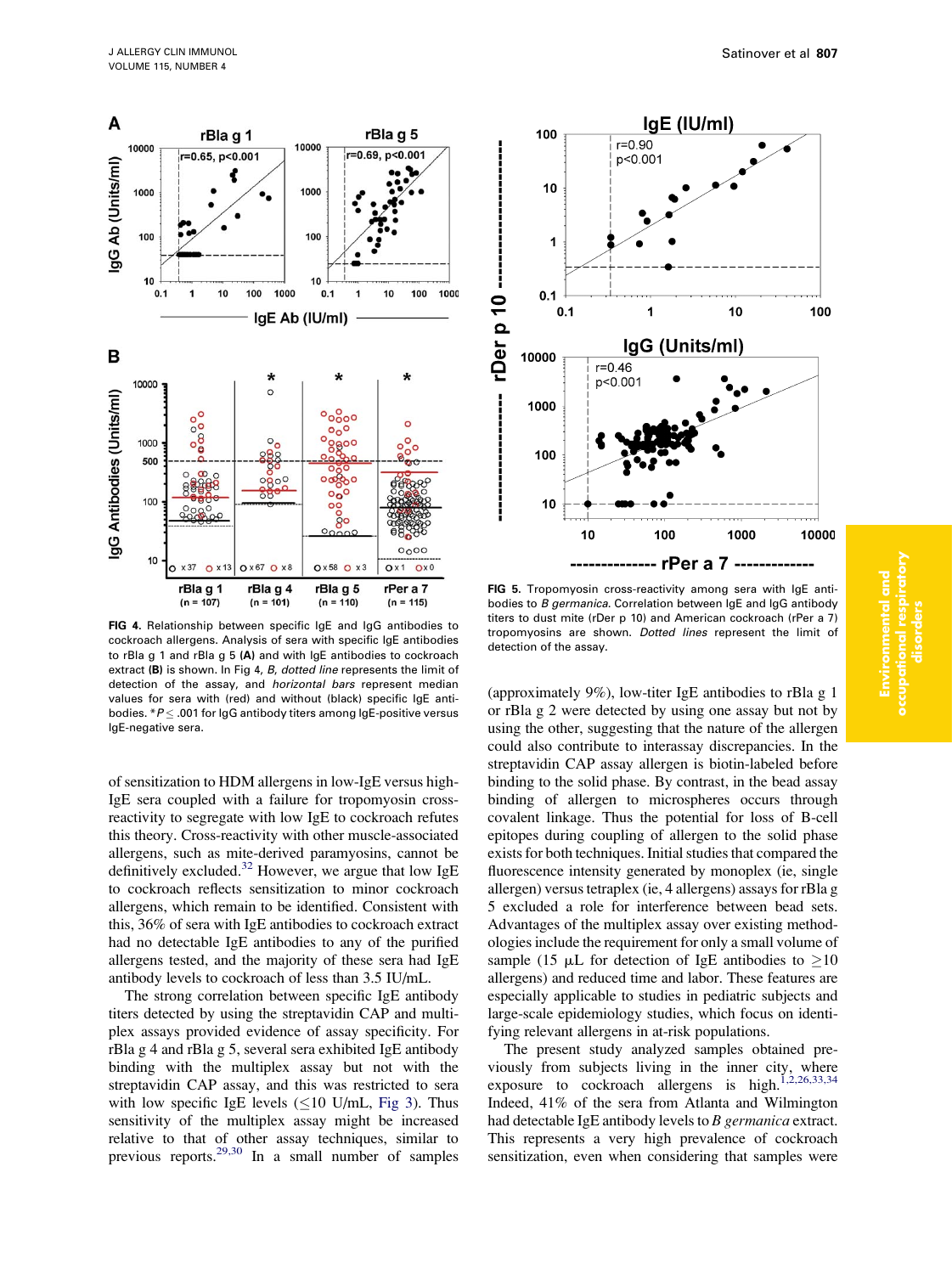<span id="page-5-0"></span>obtained from a selected population (ie, patients attending a hospital emergency department or an outpatient clinic). $2,26$  Nevertheless, the profile of specific IgE antibodies to all 5 allergens tested was unique for each individual. The majority of sera (70%) with IgE antibodies to B germanica were from asthmatic subjects, indicating that the allergens tested are appropriate targets for the treatment of allergic disease. The design of the present study precluded a detailed comparison of the patterns of IgE responsiveness to cockroach allergens between asthmatic and nonasthmatic subjects. However, preliminary studies suggest that both the prevalence and titer of cockroach-specific IgE antibodies are increased in asthmatic individuals. This is consistent with increased titers of IgE antibodies to cockroach extract among asthmatic subjects living in the inner city. $2$  Surprisingly, there was no relationship between the titer of specific IgE antibodies and mono-sensitization versus multi-sensitization. Studies on how the pattern of IgE responsiveness relates to both genetics and exposure to specific allergens, particularly among inner-city populations, could provide further insight into these observations.

Despite the high prevalence of IgE antibodies to D farinae and D pteronyssinus among sera with IgE antibodies to cockroach, only a minority of these sera exhibited tropomyosin cross-reactivity. Our findings suggest that concomitant exposure to HDM and cockroach allergens, as opposed to antigenic cross-reactivity, explains co-sensitization among subjects with cockroach allergy living in the inner city. In support of this, the high prevalence of IgG antibodies to rPer a 7 in the absence of IgE antibodies might result from co-exposure to HDM tropomyosin, rather than high exposure to cockroach tropomyosin per se. In Brazil, IgE antibodies to Per a 7 were detected by means of plaque immunoassay in 50% of cockroach-sensitized patients with asthma or rhinitis.<sup>7</sup> Those results could reflect the type of assay used or crossreactivity with tropomyosins from other sources, such as shrimp.

Both the prevalence and titer of specific IgG antibodies was increased among sera with specific IgE antibodies to the relevant allergen. Thus high-titer specific IgG antibodies were a marker for IgE. This observation coupled with the strong correlation between specific IgE and IgG antibodies for rBla g 1 and rBla g 5 suggests that increased exposure to cockroach allergens favors the induction of specific IgE. Obviously, this is based on the assumption that the titer of specific IgG antibodies is a direct corollary of exposure; however, this requires further study. Surprisingly, the presence of specific IgG antibodies without IgE antibodies was relatively common for rBla g 1, rBla g 4, and rPer a 7 but not for rBla g 5. However, the presence of high-titer IgG antibodies  $(\geq 500 \text{ U/mL})$ in the absence of IgE antibodies was uncommon (10 samples). The high prevalence of low-titer IgG antibodies without IgE antibodies for rPer a 7 might reflect tropomyosin cross-reactivity in a population co-exposed to HDM. Unfortunately, IgG antibody binding to rBla g 2 was not examined because of an inability to radiolabel the allergen. Nevertheless, our results support a linear doseresponse relationship for exposure versus sensitization to cockroach allergens.

In summary, the use of recombinant allergens in conjunction with the multiplex assay has the potential to broaden the scope of allergen-specific antibodies analyzed in large-scale studies. Such an approach offers much promise for advancing our knowledge of allergens that are relevant to the development of asthma in well-defined populations, thereby identifying new targets for therapy.

#### **REFERENCES**

- 1. Call RS, Smith TF, Morris E, Chapman MD, Platts-Mills TA. Risk factors for asthma in inner city children. J Pediatr 1992;121:862-6.
- 2. Gelber LE, Seltzer LH, Bouzoukis JK, Pollart SM, Chapman MD, Platts-Mills TAE. Sensitization and exposure to indoor allergens as risk factors for asthma among patients presenting to hospital. Am Rev Respir Dis 1993;147:573-8.
- 3. Eggleston PA, Rosenstreich D, Lynn H, Gergen P, Baker D, Kattan M, et al. Relationship of indoor allergen exposure to skin test sensitivity in inner-city children with asthma. J Allergy Clin Immunol 1998;102: 563-70.
- 4. Matsui EC, Wood RA, Rand C, Kanchanaraksa S, Swartz L, Curtin-Brosnan J, et al. Cockroach allergen exposure and sensitization in suburban middle-class children with asthma. J Allergy Clin Immunol 2003;112:87-92.
- 5. Hulett AC, Dockhorn RJ. House dust, mite (D. farinae) and cockroach allergy in a midwestern population. Ann Allergy 1979;42:160-5.
- 6. van Wijnen JH, Verhoeff AP, Mulder-Folkerts DK, Brachel HJ, Schou C. Cockroach allergen in house dust. Allergy 1997;52:460-4.
- 7. Santos AB, Chapman MD, Aalberse RC, Vailes LD, Ferriani VP, Oliver C, et al. Cockroach allergens and asthma in Brazil: identification of tropomyosin as a major allergen with potential cross-reactivity with mite and shrimp allergens. J Allergy Clin Immunol 1999;104:329-37.
- 8. Asturias JA, Arilla MC, Gomez-Bayon N, Martinez A, Martinez J, Palacios R. Sequencing and high level expression in Escherichia coli of the tropomyosin allergen (Der p 10) from *Dermatophagoides pteronys*sinus. Biochim Biophys Acta 1998;1397:27-30.
- 9. Arruda LK, Vailes LD, Mann BJ, Shannon J, Fox JW, Vedvick TS, et al. Molecular cloning of a major cockroach (Blattella germanica) allergen, Bla g 2. Sequence homology to the aspartic proteases. J Biol Chem 1995; 270:19563-8.
- 10. Arruda LK, Vailes LD, Hayden ML, Benjamin DC, Chapman MD. Cloning of cockroach allergen, Bla g 4, identifies ligand binding proteins (or calycins) as a cause of IgE antibody responses. J Biol Chem 1995; 270:31196-201.
- 11. Arruda LK, Vailes LD, Platts-Mills TA, Hayden ML, Chapman MD. Induction of IgE antibody responses by glutathione S-transferase from the German cockroach (Blattella germanica). J Biol Chem 1997;272: 20907-12.
- 12. Arruda LK, Ferriani VP, Vailes LD, Pomes A, Chapman MD. Cockroach allergens: environmental distribution and relationship to disease. Curr Allergy Asthma Rep 2001;1:466-73.
- 13. Helm R, Cockrell G, Stanley JS, Brenner RJ, Burks W, Bannon GA. Isolation and characterization of a clone encoding a major allergen (Bla g Bd90K) involved in IgE-mediated cockroach hypersensitivity. J Allergy Clin Immunol 1996;98:172-80.
- 14. Pomes A, Melen E, Vailes LD, Retief JD, Arruda LK, Chapman MD. Novel allergen structures with tandem amino acid repeats derived from German and American cockroach. J Biol Chem 1998;273:30801-7.
- 15. Wu CH, Wang NM, Lee MF, Kao CY, Luo SF. Cloning of the American cockroach Cr-PII allergens: evidence for the existence of cross-reactive allergens between species. J Allergy Clin Immunol 1998;101:832-40.
- 16. Wu CH, Lee MF, Liao SC, Luo SF. Sequencing analysis of cDNA clones encoding the American cockroach Cr-PI allergens. Homology with insect hemolymph proteins. J Biol Chem 1996;271:17937-43.
- 17. Asturias JA, Gomez-Bayon N, Arilla MC, Martinez A, Palacios R, Sanchez-Gascon F, et al. Molecular characterization of American